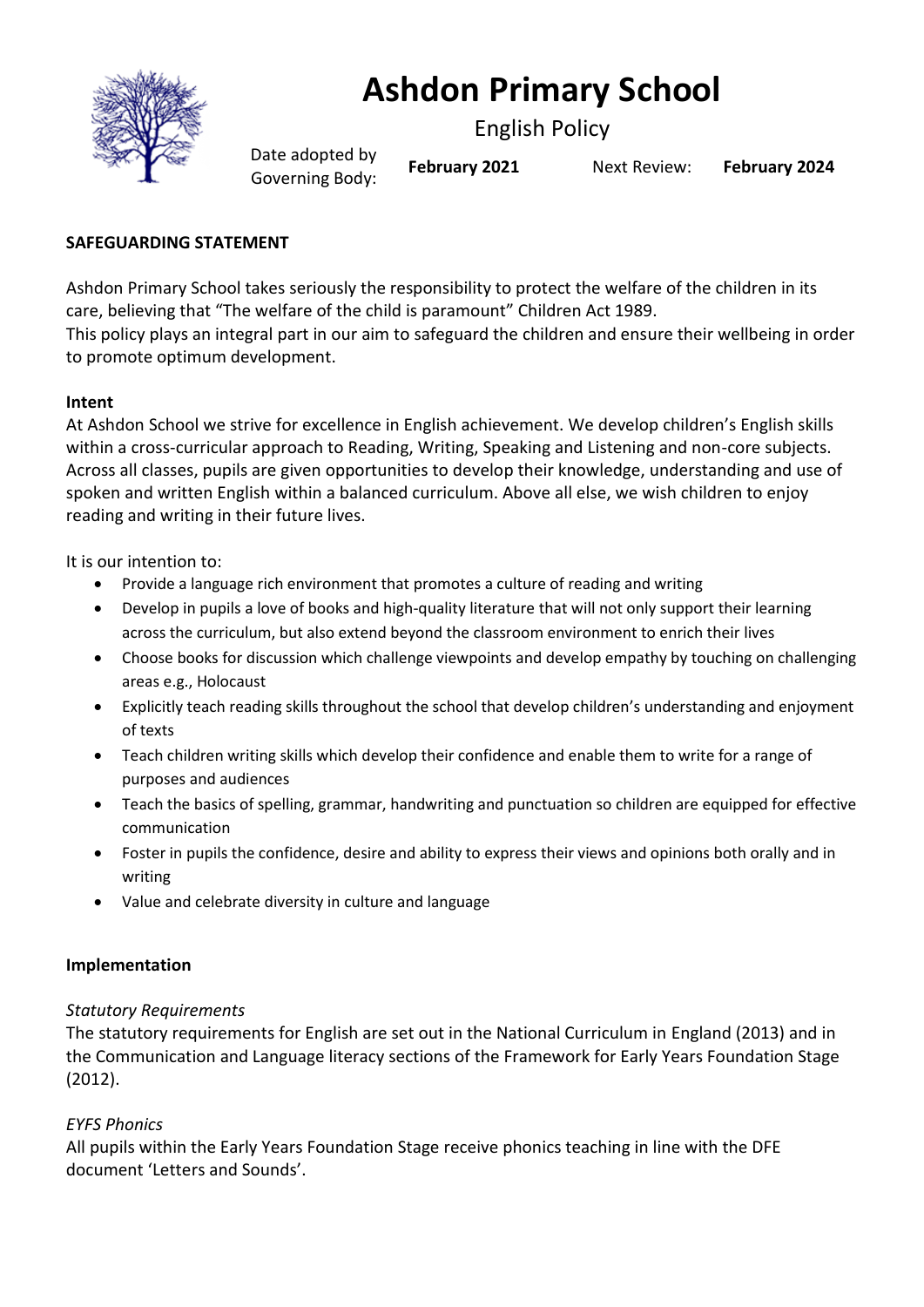From Reception onwards, pupils receive a daily phonics lesson, targeted at their current level of attainment, and are encouraged to apply this learning in their reading and writing. Pupils continue to receive daily phonics teaching until they are confident with using and applying the skills taught within phase five of the 'Letters and Sounds'. Pupils who are making slow progress are identified through formative assessment during lessons and intervention is immediately put into place, alongside the usual phonics teaching. Children are sent home with reading books which are fully decodable. Supplementary readers, which are 90% decodable are sent home later to reinforce the sounds. Children also have access to the online Bug Club reading resources.

#### *KS1 (Year 1 and Year 2)*

In KS1 the phonics programme Letters and Sounds is taught in groups according to age and/or ability with an increasing focus on spelling and spelling rules. Y1 focus on phase 5 Letters and Sounds (having reviewed phase 4) and Y2 focus on phase 6 (having reviewed phase 5.) Some children may be supported with Read, Write Inc resources to supplement Letters and Sounds. Children are also taught to read and spell the appropriate High Frequency Word (HFW) lists. Phonics and English are taught daily in KS1. English is taught by a variety of genre units which are covered over a sequence of weeks. These units cover fiction, non-fiction and poetry texts as outlined in the National Curriculum. The units develop reading skills, sentence formation focusing on grammar and punctuation and writing and re-drafting skills. They may link directly to the teaching of non-core subjects when appropriate. The meaning of vocabulary is explored and glossaries are developed from reading material.

#### *KS2 (Years 3-6) Continuity and Progression in Phonics and Spelling teaching*

The key resource used to support children's spelling learning in KS2 is The Spelling Shed. Daily spelling practice and rule teaching takes place in KS2 moving on from and referring back to phase 6 Letters and Sounds. A weekly spelling test takes place in each class.

Across Years 3-6 Letters and Sounds may still be used where needed to support children's learning, in addition to Read, Write Inc resources to support children where appropriate.

Quality texts chosen by class teachers are the central focus of three week or so English genres taught covering fiction, non-fiction and poetry. These units continue to develop reading skills outlined in the National Curriculum requirements. Vocabulary meaning is further explored by the development of glossaries and wherever possible texts are matched to non-core subjects.

#### *Approaches to Reading*

Letters and Sounds is used to deliver discrete daily phonics lessons in EYFS and KS1 enabling children to decode efficiently. Reading strategies are modelled daily by teachers and TAs and children have the opportunity across '5 a Day' reading experiences to develop these and discuss texts in detail. In addition, a range of Collins Bug Club fully decodable books support early readers. These are supplemented later by Reading Colour Band books. This colour band scheme supports the transition in to KS2. The class teacher in EYFS/KS1 reads a quality text daily to the class as part of the '5 a Day' experience.

In EYFS and KS1 children have the opportunity to read 1:1 with an adult at least once per week. This is more frequent for children who read less often at home, or who may need additional support to reach national curriculum expectations. Children's reading progress is reviewed weekly in EYFS/KS1 by the class teacher and more formally, with all staff present including the SENCO, half-termly at a whole school progress review staff meeting.

As children move through the school, or become more able readers, opportunities for sustained independent or group reading are provided. Initially, colour band books are used from a range of publishers covering both fiction and non-fiction. Every child in the school takes a reading book home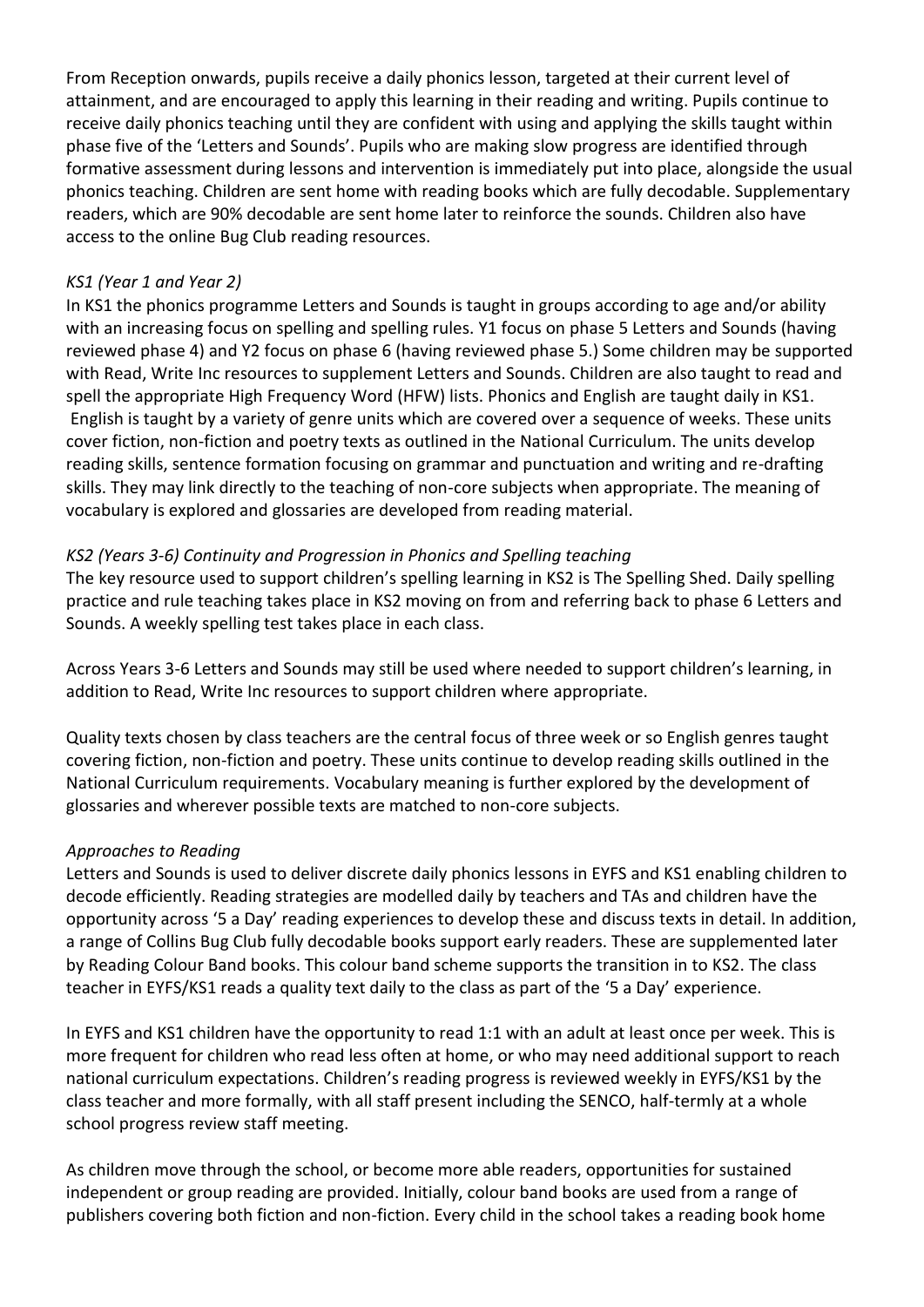and parents record daily home reading in a Reading Record book. These books are selected from fully decodable Collins Bug Club or the school colour band system. Once children are ready to become independent readers the class teacher directs the children to particular authors or titles to scaffold their choices to ensure quality texts are accessed. Class 3 have a range of books bought specifically because they have been prize winners, or highly recommended by publishers, or the children, to ensure reading is pleasurable and worthwhile.

Each class teacher in KS2 reads regularly to their class a quality text which may be connected to topics studied each term.

Parents are also asked to read to their children every night from a book provided by a class library shelf. In Class 3 the parents of children, who are not reading at the age-expected level, are asked to read a provided paperback each night so that their child can access age-appropriate language and story type. During the course of a year reading enrichment activities take place such as older pupils paired with a younger reading partner for a period of time, World Book Day Events, visiting authors and theatre visits.

#### *Developing Comprehension of Reading*

In EYFS/KS1 this is part of the 5 a Day experience of children. It references a range of genres including poetry and choosing books for pleasure. Question types are based on the 5 W's and inference. Once a week EYFS/Y1 undertake a more formal approach to reading a text to discuss meaning giving their answers orally. Y2 also once a week work in a more formal setting with a written text and written answers using a ruler to follow the words. In non-core subjects, quality texts are also used wherever possible to research information.

In KS2 quality texts are also used to support non- core topic work wherever possible. All KS2 children experience at least 30 mins a day, four times a week, of Reading Comprehension activities either related to topic work or often using reading material supplied by Ashley Booth. The latter scheme fits well with higher order reading question types and vocabulary development. It also supports Y3/Y4 children in finding quality authors they enjoy reading as they make the transition from colour band books to independent choices. The School Library also supports Reading for Pleasure opportunities.

#### *Approaches to Writing*

Our aim is to develop children's ability to produce well -structured writing with appropriate detail and good vocabulary choices. Our approach is to instil the importance of transcription and composition as required in the National Curriculum.

Quality texts or extracts from books are chosen by the class teacher as stimuli. Often these have crosscurricular links. Text types are chosen to enable different types of writing e.g., persuasion, to inform, report or entertain. There is a balance between fiction, non- fiction and poetry. Short film clips or educational visits may also stimulate writing. Use of good vocabulary choices and the application of grammatical structures develop sentence work before the children write lengthier pieces.

# *Handwriting*

As a school, we use the Penpals Handwriting scheme to help children develop fluent, clear and legible handwriting.

We believe that handwriting is a developmental process with its own distinctive stages of progression from readiness for handwriting, through to letter joins, practising speed and fluency and higher presentation skills. A flexible fluent and legible handwriting style empowers children to write with confidence and creativity.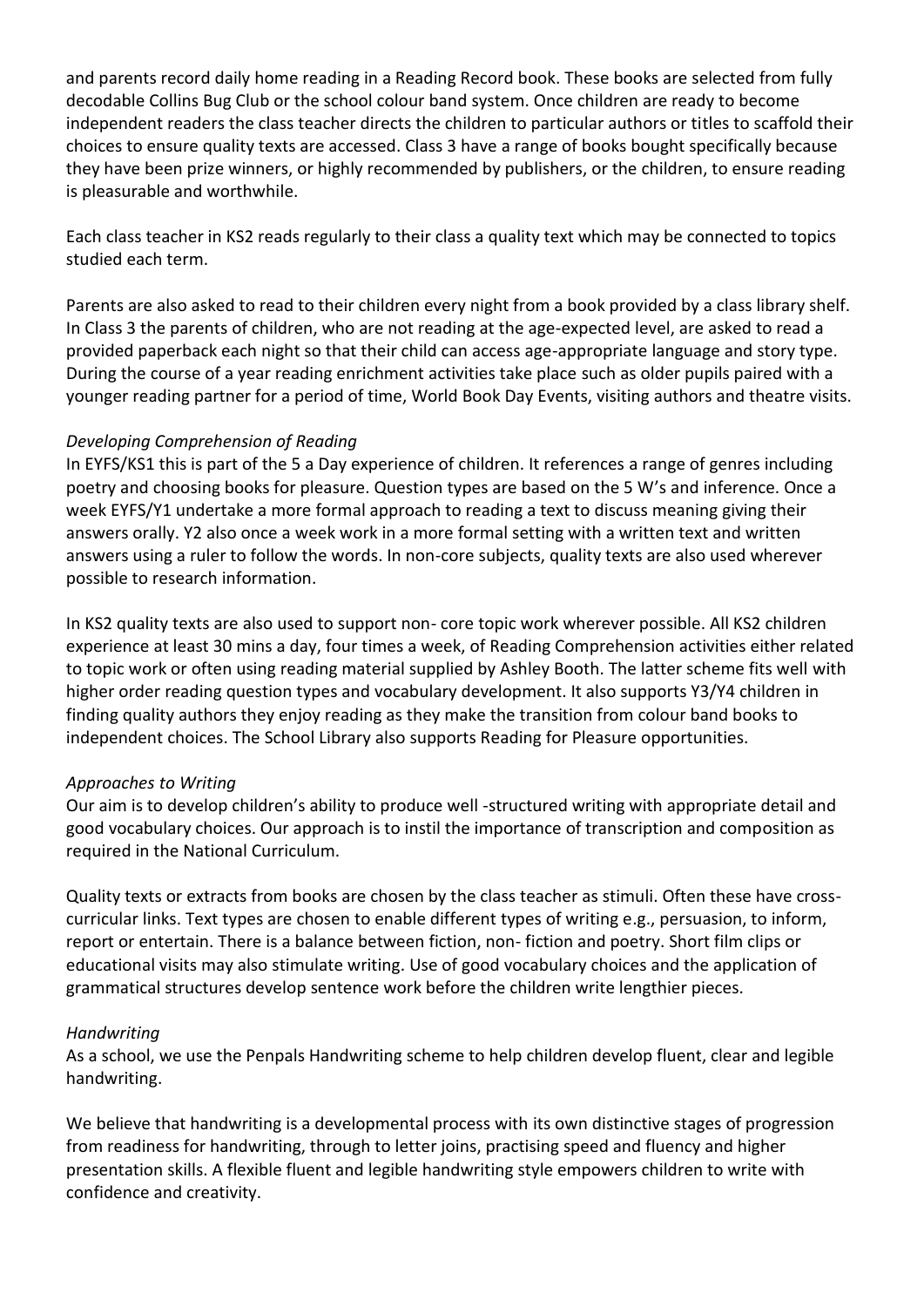Handwriting is taught explicitly in Reception and Key Stage 1. Across Key Stage 2 teachers, where appropriate, revisit this learning and provide opportunities for pupils to keep improving their handwriting.

Teachers will:

- Expose children visually to a cursive script and pre-cursive letter formation in the foundation stage alongside regular print
- Teach children to write using pre-cursive letter formation in The Foundation stage, leading onto handwriting in a joined script which is both legible and fluent.
- Help achieve this through regular, purposeful and guided practise.

# Children will:

- Develop fine motor skills
- Understand the importance of correct posture and paper position whether right or left-handed.
- Hold and use a pen/pencil effectively.
- Learn how to start and finish letters correctly.
- Form letters of consistent size and shape
- Use and understand the language of writing and how to use the correct terminology
- Use regular spaces between words
- Form upper and lowercase letters correctly
- Join letters correctly
- Be able to write legibly in both joined and printed styles
- Develop greater control and fluency as they become increasingly confident

Handwriting is taught as an explicit lesson in EYFS/KS1 and LKS2.

# *Approaches to Grammar and Punctuation*

Grammar follows the National Curriculum statutory requirements. It is either taught in discrete lessons within English units, or wherever possible incorporated in to sentence work linked to a particular genre. A document describing the progression of grammar skills taught is used by class teachers.

# *Approaches to Speaking and Listening*

Speaking and Listening are fundamental to good communication for us all and are independent of an ability in reading and writing. We recognise the importance of building on the skills children have already acquired to build on this foundation. From entry in EYFS, children are given opportunities to develop and learn new skills in formal and informal settings, both in and outside the classroom. Children are encouraged to:

- Listen and respond to stories, rhymes, poems, songs, games and factual programmes
- Respond to visual and aural stimuli, such as paintings, radio or film clips
- Discuss and express opinions
- Give and receive instructions or information
- Work with talk partners
- Describe and recount events
- Tell stories and read aloud
- Recite lines, poems, take part in school drama and public speaking in church
- Engage in imaginative play
- Take part in assemblies